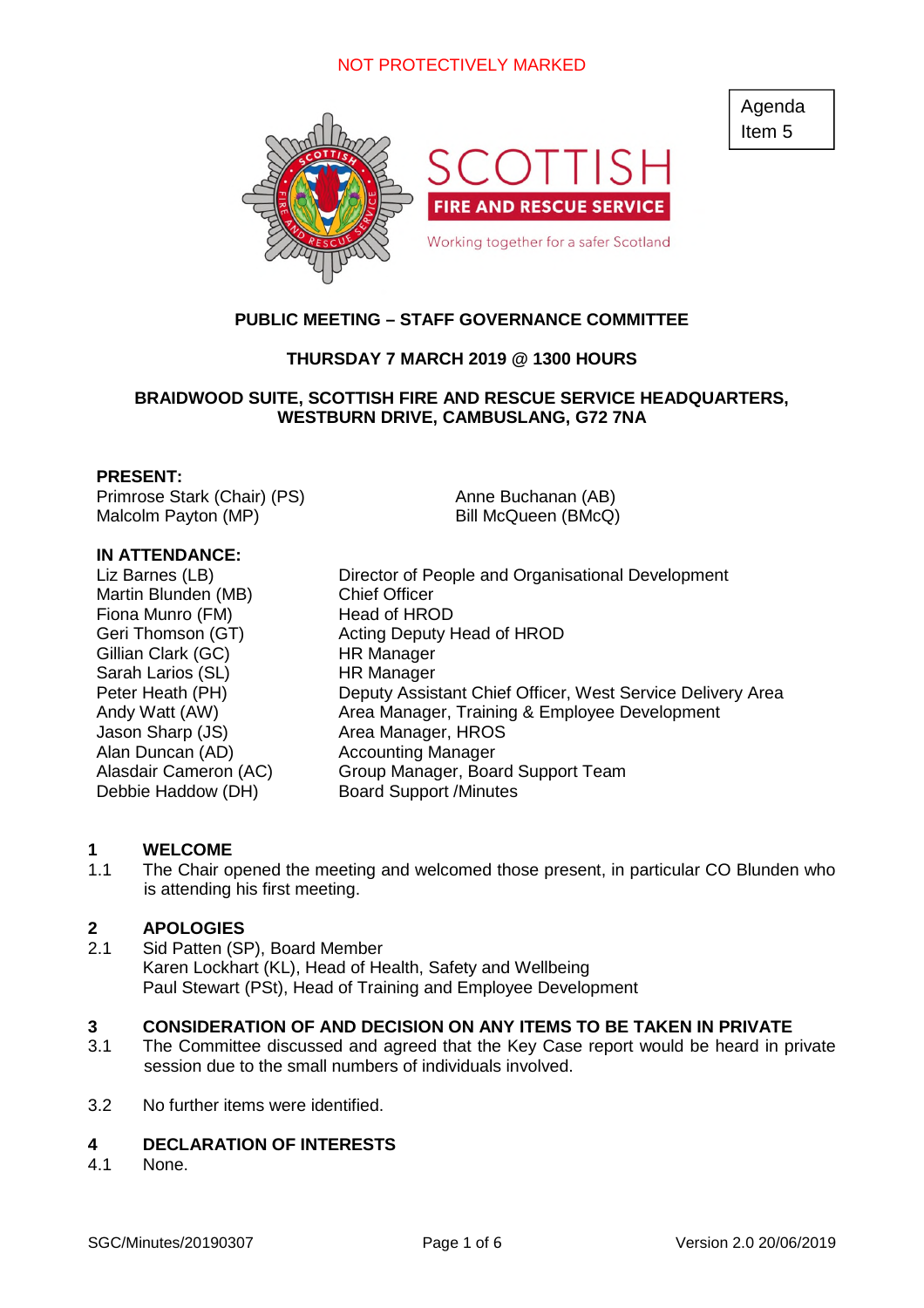# **5 MINUTES OF PREVIOUS MEETING: 6 DECEMBER 2018**<br>5.1 The following amendments were noted:

The following amendments were noted:

Item 15.6 – Balancing the Workforce Profile Action Plan Update – GT requested that the text "..*ad hoc recruitment for RDS staff.*" be amended to "*…recruitment for RDS staff..*".

## **Subject to the above amendment being made, the minutes of the meeting held on 6 December 2018 were approved as a true record of the meeting.**

## **5.2 Matters Arising**

5.2.1 There were no matters arising.

*(AW arrived at 1315 hrs)*

## **6 ACTION LOG**

6.1 The Committee considered the action log and noted the updates.

Item 8.8.2 Respiratory Protection Equipment (08/12/2018) – It was confirmed that an update is being brought back to the Committee in due course.

# **7 POD PROGRESS & PERFORMANCE QUARTER 3 2018/19**

- 7.1 AW presented the Committee with the POD Progress and Performance Quarter 3 and the following areas were highlighted:
	- Workforce and Strategic Resourcing Plan
	- Staff survey outcomes and next steps
	- Balancing of the Workforce Profile Plan (Career Ready Scheme)
	- Rewards and Benefits
	- Terms and Conditions Negotiations
	- Staff pay awards
- 7.2 LB noted that a National Action Plan resulting from the recent staff survey was agreed by the Senior Management Team. DACO Alasdair Perry has been appointed as the Lead Officer and would develop local plans in conjunction with local representatives. National Action Plan to be circulated to the Committee.

# **ACTION: LB**

- 7.3 LB stated that a fortnightly staff survey "You said We Did" communication was being developed and other communication options were being explored. Regular updates would be taken to the Senior Management Team, Strategic Leadership Team, SFRS Board and Employee Partnership Forum.
- 7.4 The limited external interest in the outcomes of the staff survey was noted.
- 7.5 The Committee noted that a key theme emerging from the report was issues with ICT and asked for some indication of the impact of these issues. AW stated that there were issues with network coverage, resources on stations and the migration to 365. Some workaround solutions have been put in place. The Digital Steering Group were looking at these issues. MB stated that the Strategic Leadership Team had discussed and requested a review of the current and future (12 months) requirements of the systems in order to address any future issues.
- 7.6 The TED Review is scheduled to be submitted to the Strategic Leadership Team in April 2019.
- 7.7 The Committee commented on the data contained within the Key Metrix, in particular the percentage totals. It was noted that a review of the report was being undertaken and the report would be amended for the next meeting.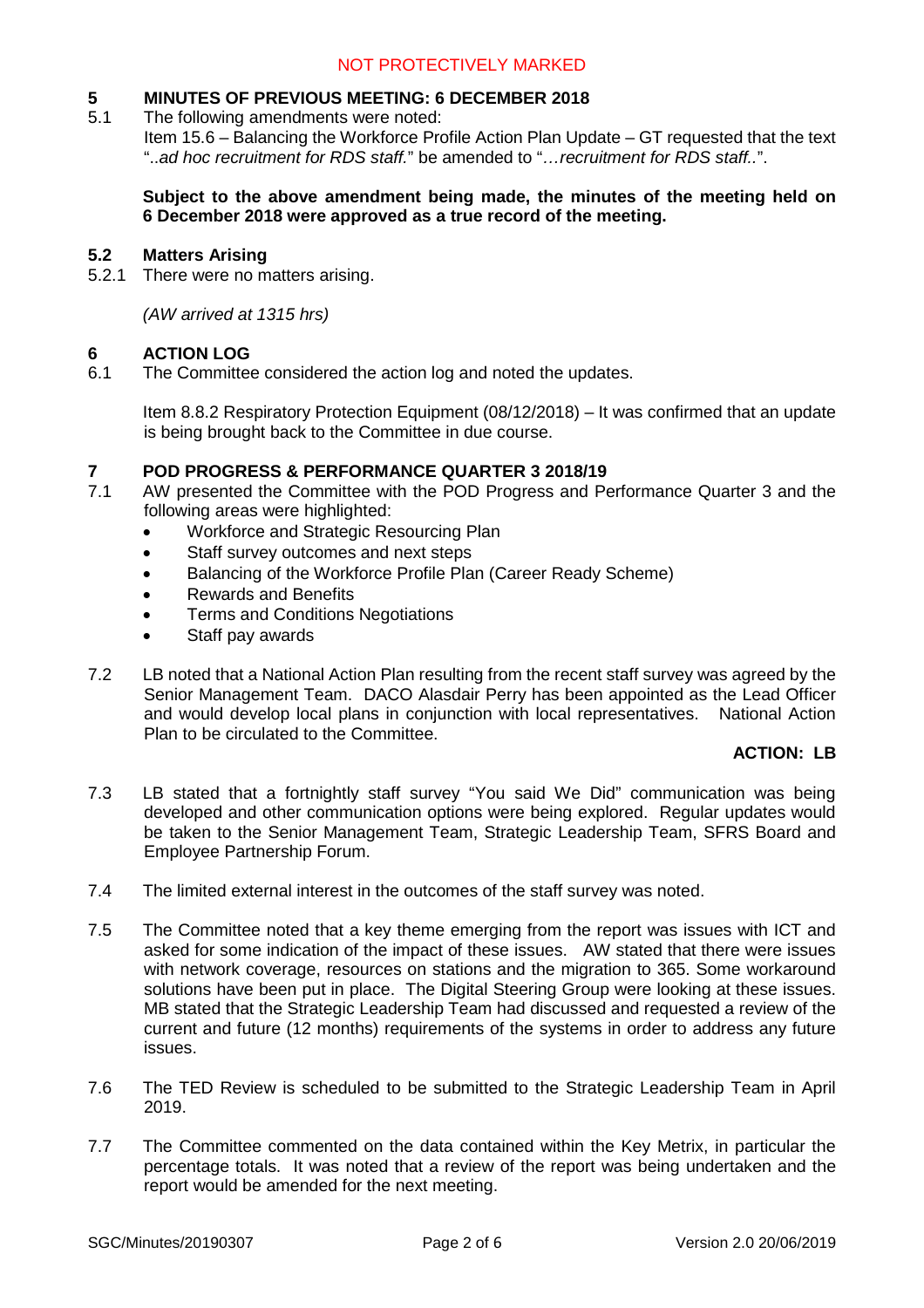- 7.8 MB noted that the review of the RRU's would be completed by September 2019 and the outcomes would be taken to the SFRS Board thereafter.
- 7.9 The Committee recognised efforts in reducing staff absences/managing attendance and noted the important of being mindful of absences in Control/Support. An update on the situation with Control was requested. Benchmarking against other public bodies was suggested.

# **ACTION: GC**

7.10 The Committee commented on the increase in violence against personnel and vehicle accidents. Discussions had taken place at the National Health and Safety Board and the Driving Safety Group were previously tasked to focus on vehicular accidents which resulted in a decrease. However, due to the recent increase this would be revisited. LB noted that there were an additional 71 drivers within the Service. This was due to the revised training programme and rebalancing the workforce. An update would be brought back to the Committee.

# **ACTION: LB/KL**

7.11 The Committee commented on the Operational Core Competencies data and asked for an update to be provided in the next report to the Committee. The update should outline the statutory/legal compliance for competence, what the Service is doing to achieve this and appropriate benchmarking.

# **ACTION: LB/PSt**

# 7.12 **The Committee noted the report.**

# **8 UPDATE: WORKING TOGETHER FRAMEWORK**

- 8.1 *Update from Employee Partnership Forum (EPF)*
- 8.1.1 FM advised the Employee Partnership Forum held a meeting on 21 February 2019 and highlighted the following key points:
	- Terms of Reference reviewed.
	- Streamlining of issues (clear escalation route) being brought to the EPF.
	- Align scheduling of meetings with the Partnership Advisory Group.
	- Update on Staff Survey and National Action Plan development.
	- Feedback on Red Phase Dual Contract requested.
	- Policy Forward Plan to be submitted to all future meetings.
	- Future Chair, Employer's side, would be a Board Member and not the Chair of Staff Governance Committee.
	- Deputy Chair to be appointed.
	- Agreed that the EPF would not be the appropriate forum for scrutiny of the performance data. Scrutiny of performance data was the remit of the Staff Governance Committee.
- 8.1.2 The Committee noted the update report.

# **9 RDS RECRUITMENT (TARGETED APPROACHED RECRUITMENT)**

- 9.1 JS referred the Committee to the report providing an update on HR/OD plan to progress RDS/VDS staffing element of the recently published Workforce and Strategic Resourcing Plan. He noted the current review took cognisance of the transformation programme, close working relationship with the Programme Office Board, RDS Steering Group's action plan, and progression into business as usual streams by the strategic and tactical working groups which would have their own terms of reference.
- 9.2 Clarification was provided to clarify that there are 2 work streams (process review and overall RDS/VDS) arising from the original review.
- 9.3 JS confirmed that one of the actions was to capture feedback from all staff groups when they enter and exit the Service.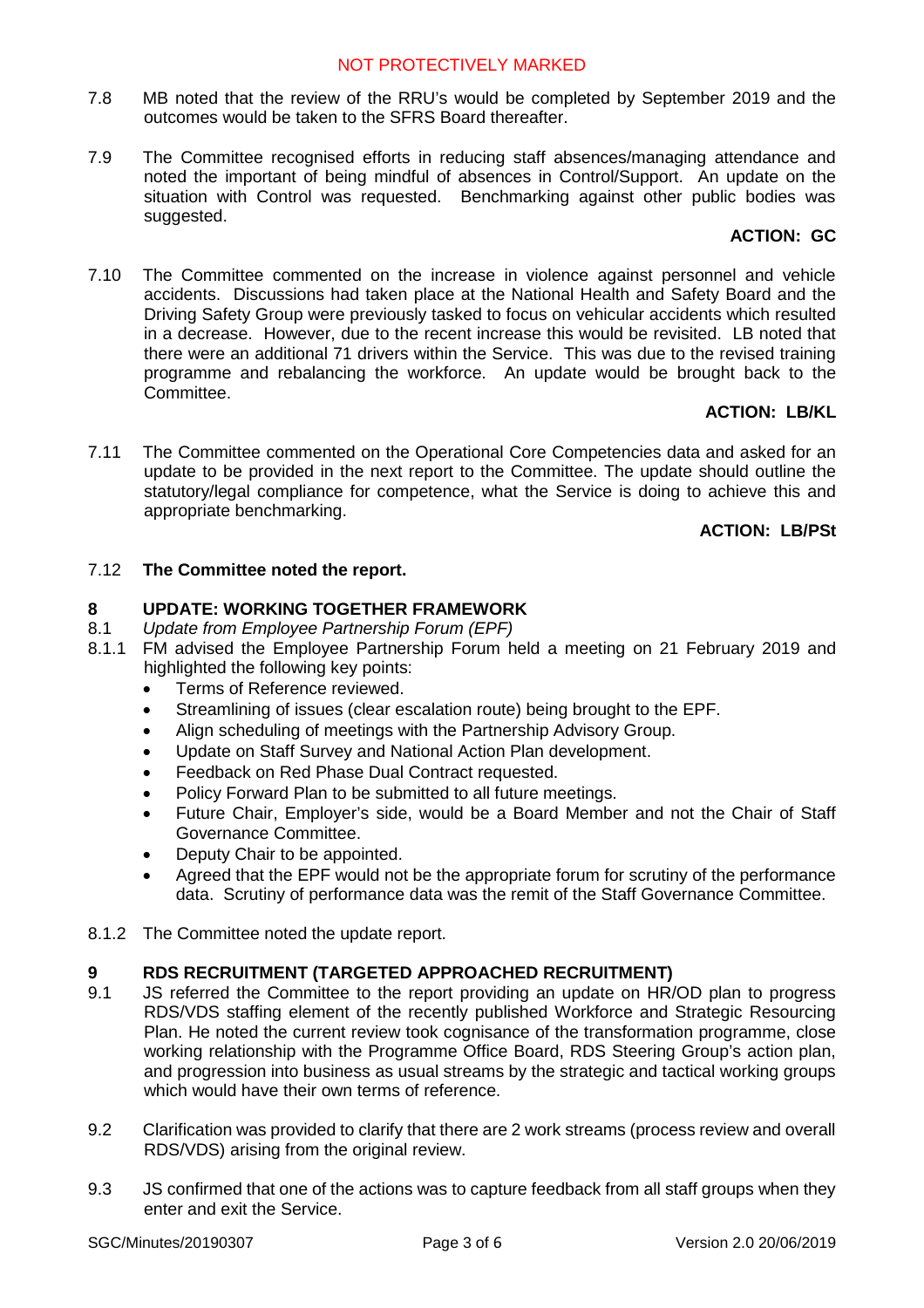- 9.4 To improve and streamline the process for RDS personnel joining the Service, the engagement has been pushed back to local managers to try to improve the process and avoid administrative challenges. It was noted that a review of the effectiveness of RDS recruitment with a view to renewing/refreshing the process was progressing.
- 9.5 The Committee suggested that a recognition event dedicated for RDS personnel should be considered.
- 9.6 Brief discussion took place on the Grey Book (contracted hours) regulations attributed to RDS personnel.

## 9.6 **The Committee noted the report.**

#### **10 CONTRACTS AND SCHEDULES OF EMPLOYMENT – REDUNDANCY MODIFICATIONS ORDER (RMO) - UPDATE**

10.1 SL updated the Committee (SGC) regarding the Strategic Leadership Team's (SLT) recent decision in relation to the Redundancy Payments (Modification) Order 1999 (RMO) and the agreement to continue the indemnity on an ongoing basis. She noted that there has been no change to the current position.

#### 10.2 **The Committee noted the report.**

## **11 FURTHER AND HIGHER EDUCATION (QUALIFICATION) POLICY**

- 11.1 AW presented a report to the Committee providing an update on development and implementation of the Scottish Fire and Rescue Service (SFRS) Further/Higher Education (Qualification) Policy. The policy underpins the Leadership and Development Framework.
- 11.2 The Committee commented on the Executive Leadership Level qualification being categorised as CMI Level 8 Diploma which could be misleading. Following discussions, LB agreed that the wording would be reviewed and adjusted as necessary.

# **ACTION: LB**

11.3 Clarification was provided on the Service's recognition of other prior (external) learning and the appeals process.

#### 11.4 **The Committee noted the report.**

### **12 FIREFIGHTERS' 2015 PENSION SCHEME – ACTUARIAL VALUATION 2016**

- 12.1 AD presented a report to the Committee of the 2016 actuarial valuation of the Firefighter's Pension Schemes (Scotland) provided by the Government Actuary's Department (GAD) and to provide an update on the subsequent work undertaken by the Firefighters Pension Scheme Advisory Board (SAB) in relation to the results. He reminded the Committee of the McCloud/Sargeant legal challenge and the subsequent indefinite hold on remedial action to address the cost cap breach. It was noted that there would be no detrimental impact on employees, and that the financial impact would be borne by the Pensions Account, which is a separate budget held by Scottish Government
- 12.2 The FF Pension Scheme (England) Advisory Board's Fire Scheme Valuation, which contains an explanation of Cost Cap, is to be circulated to the Committee.

#### **ACTION: BST**

## 12.3 **The Committee noted the report.**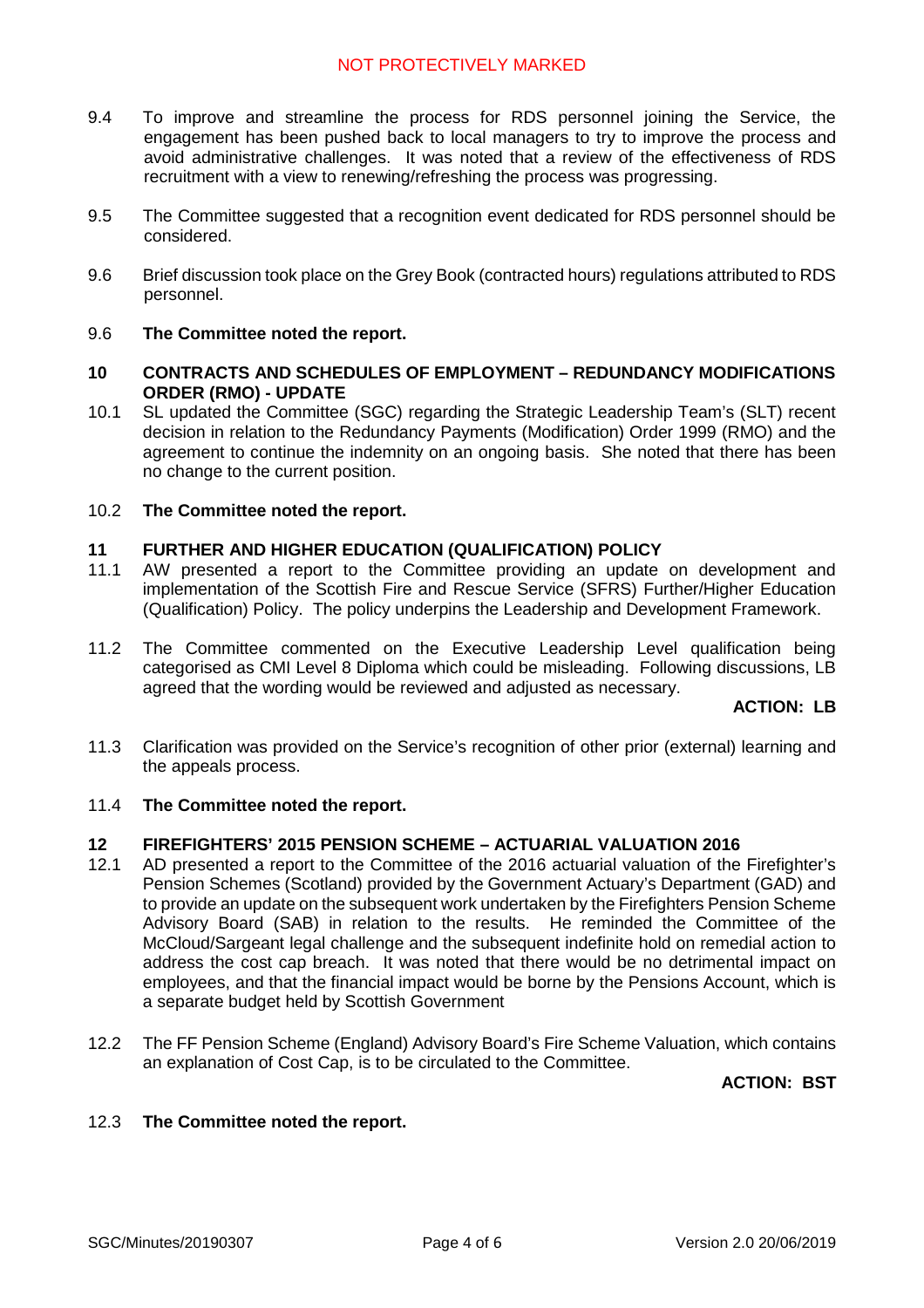## **13 STRATEGIC RISK REGISTER**

- 13.1 The Strategic Risk Register was tabled and a Spotlight Report was presented by FM.
- 13.2 *Spotlight Report Risk CR6.2 Failure to develop and maintain a positive/transparent working culture and climate that is aligned with SFRS Values.*
- 13.2.1 FM reminded the Committee that a key priority of the Service is to be an employer of choice noting the importance of a positive working culture to retain and encourage staff to the Service. The following key areas of risk were noted:
	- Potential significant impact financially, poor attendance and performance of employees.
	- Reputational risk with partners and negative employee relations.
- 13.2.2 FM noted a key mitigation action included the development and undertaking of the staff survey which had been a positive engagement tool. A National Action Plan 2019/20 has been developed and would be implemented. Directorate workshops have been scheduled in order to engage and discuss the findings of the survey and gather more information for further analysis.
- 13.2.3 A further key mitigation action was to progress the Balancing the Workforce Plan. An action plan was developed over 18 months ago and has a clear action to develop a more diverse and inclusive culture. A further recruitment and selection action plan has been developed to ensure the process is inclusive and transparent.
- 13.2.4 The key focus was improving the working environment, addressing culture issues, balancing the workforce profiles and creating a more diverse workforce.
- 13.2.5 FM indicated that the risk rating was appropriate at this time.
- 13.2.6 The Committee commented an appropriate level of management participation in recruitment/selection process. FM noted that the process was being reviewed and areas such as the selection processes, makeup of the interview panel, quality assurances, etc. were being looked at.
- 13.2.7 The Committee noted the good response to the recent staff survey, however, were self-critical for its part in delaying the undertaking of the staff survey, primarily due to the ongoing T&C's negotiations.
- 13.2.8 The Committee thanked FM for the spotlight risk and noted that the feedback from the survey was already being acted upon. It was noted that a report on the Action Plan would be brought back to the Committee, when appropriate, and should include milestones, dates, etc. as well as any key themes.

#### 13.2.9 **The Committee noted the update.**

## **14 REVIEW OF TERMS OF REFERENCE**

- 14.1 AC presented a report to the Committee outlining the proposed amendments to the Terms of Reference following the annual review.
- 14.2 The Committee commented on the appropriateness of attendees only for their specific items, include approx. timings on agendas, streamlining information being presented and the introduction of agenda setting meetings.
- 14.3 The following revisions were requested:
	- Reference to the "Executive" and "SLT" be standardised.
	- Reference to dismissal appeals be amended to "Consider appeals as appropriate".

**ACTION: BST**

## 14.4 **The Committee noted the report.**